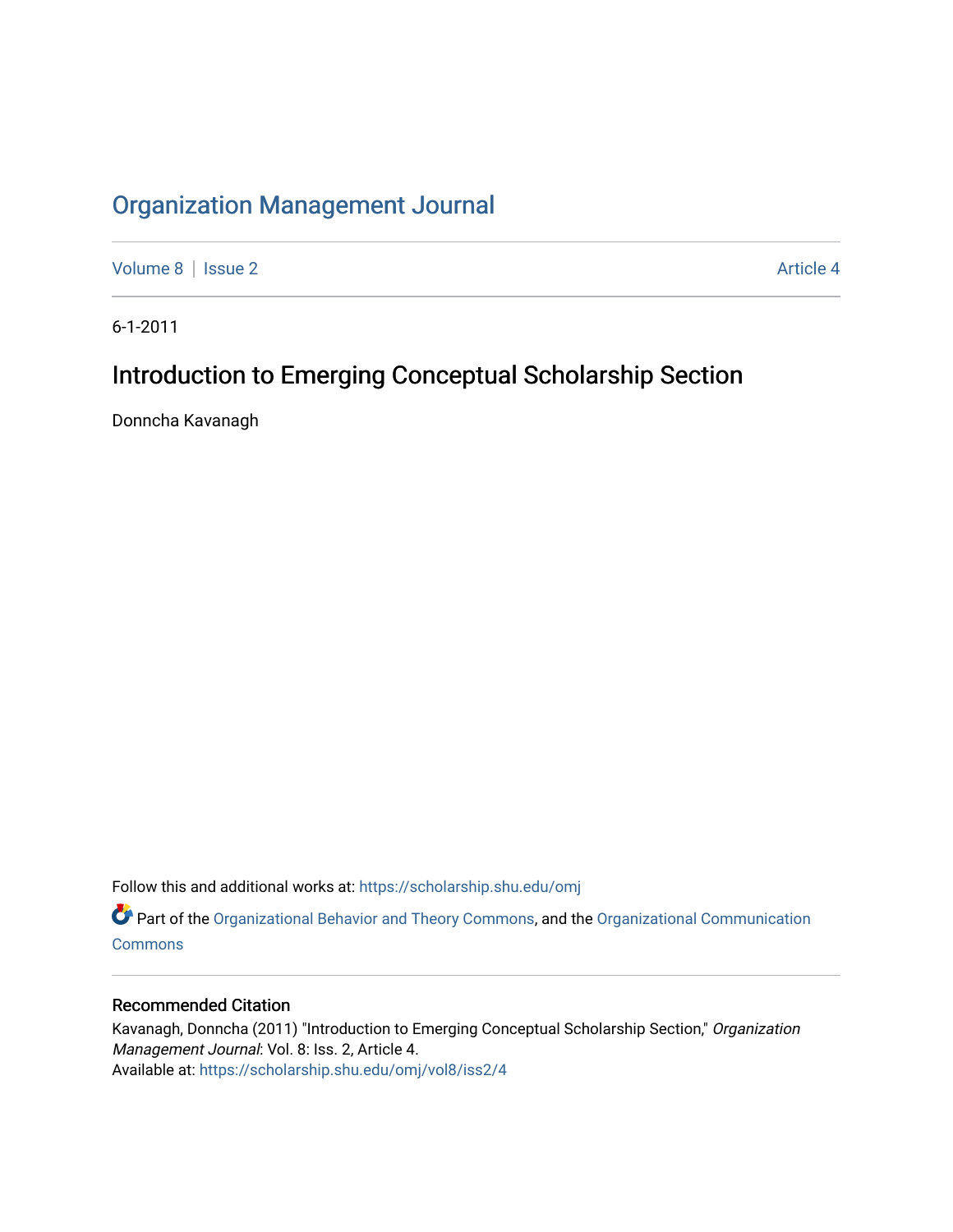## Emerging Conceptual Scholarship

# Introduction to Emerging Conceptual Scholarship Section

## Donncha Kavanagh

### Co-Editor

Organization Management Journal (2011) 8, 86–87. doi:10.1057/omj.2011.12



Management **Iournal** 

Thomas Will's article "A Multilevel Model of Multimarket Contact: Competence Depletion and Punctuated Forbearance Hypotheses" investigates the phenomenon of firms competing with one another in multiple geographic or product markets. Over 50 years ago, Corwin Edwards argued that firms with a high level of multi-market contact (MMC) treat one another with competitive restraint, because a competitive action in one market might invite punitive counter attacks not only in that market but in other markets as well. Moreover, the empirical evidence supports Edwards' "mutual forbearance" hypothesis. Will advances this literature by investigating a fundamental, but unaddressed question: how does MMC affect long-term firm performance? The question is interesting because it is not clear, a priori, whether collusion in short-term pricing in particular markets translates into stronger long-term performance of individual firms. Will postulates that MMC leads to low intensity competition, which undermines competence development by stifling firm learning and fosters mimicry, myopia and insularity in MMC cohorts. Thus, over the longer term, MMC collusion will deplete the competence of individual firms, which then creates an opening for new competitors to enter and succeed in the market. Will mobilizes an extensive literature on problemistic search, path dependency, and learning by doing to justify this proposition. He then proceeds to examine the effect that MMC might have on firm level innovation. On the one hand, one might expect that weaker competition reduces the spur to innovate, while on the other there is the Schumpeterian argument that weaker competition fosters innovation because firms have the requisite monies to support innovation and are incentivised to innovate because they can expect to recoup the investment in the postinnovation market. Building on this, Will postulates an "inverted-U" shaped relationship between MMC and innovation. He then introduces the concept of "foothold commitment" to describe firms' desire to stay in or enter markets so as to maintain the shortterm benefits of mutual forbearance. He proposes that this may detract managerial attention from potential resource-sharing opportunities in other markets. Delving deeper, he then considers the dynamic nature of MMC, speculating that it creates competitive vacuums that induce new entrants to join the market. Over time, therefore, one can expect patterns of "punctuated forbearance" characterised by periods of dampened rivalry punctuated by more competitive reorientations.